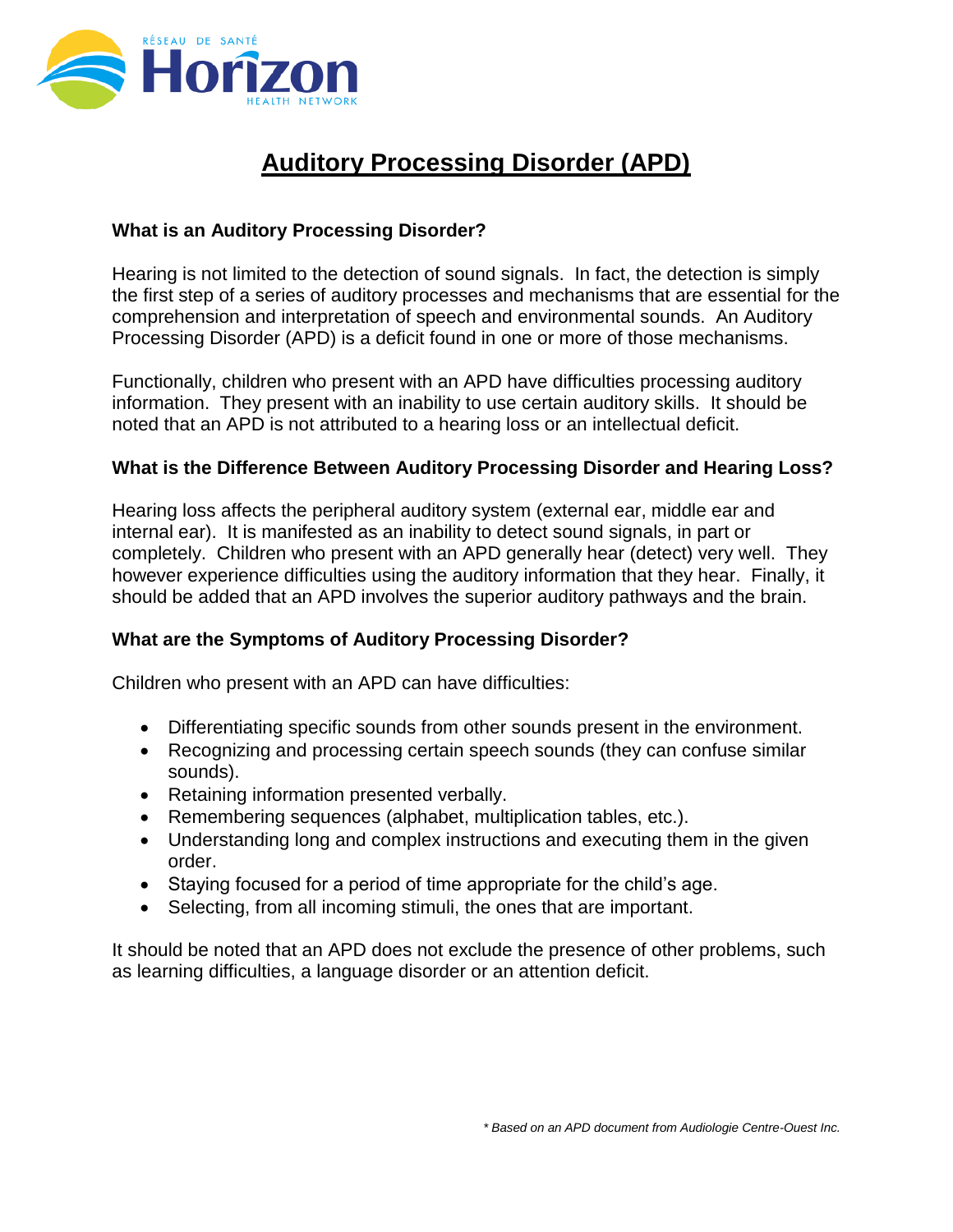

## **What Impact can an Auditory Processing Disorder have on Language?**

APD can have an impact on the child's language. However, it is difficult to determine its impact as a language disorder can also be present, independently of an APD. It should be noted that, depending on the affected auditory skills, the child can show deficiencies in the following areas: comprehension, "richness" of vocabulary (either receptive and/or expressive), pronunciation of certain words, phrase structures, using verb tenses, and narration (ability to tell a story, an event).

#### **What Impact can an Auditory Processing Disorder have on Learning?**

An APD has important consequences on learning as the majority of information provided in the classroom is verbal. When children reach middle school, they generally demonstrate adequate auditory skills to be able to function well in class. For the child presenting with an APD, this is not the case. The child must in fact make a constant effort to listen and understand what is being said. When instructions are long and complex, the child doesn't understand as well. The child often has difficulties remembering verbal instructions. Oftentimes, the child who presents with an APD has difficulties learning to read and write.

#### **What are the Causes of an Auditory Processing Disorder?**

There are various causes: head injury, meningitis, maturational delays in the brain, different neurological problems, etc. However, in the majority of cases, it's impossible to identify a cause with certainty. We don't know why the child presents with the disorder. There isn't any evidence of problems with the brain and medical history is unremarkable.

#### **Ear infections and heredity**

A history of frequent ear infections at a young age is noted with many children (but not all). Also, in certain cases, other family members report having the same type of difficulties when they were young.

#### **Is an Auditory Processing Disorder Permanent?**

There's no general rule pertaining to the permanence of this disorder. When the cause is neurological (often not identified), the disorder is generally permanent. For children for whom the cause of the disorder is maturational, they seem to overcome difficulties more easily. Specific intervention for the affected skills is very efficient at rapidly correcting the disorder before any important academic consequences sets in.